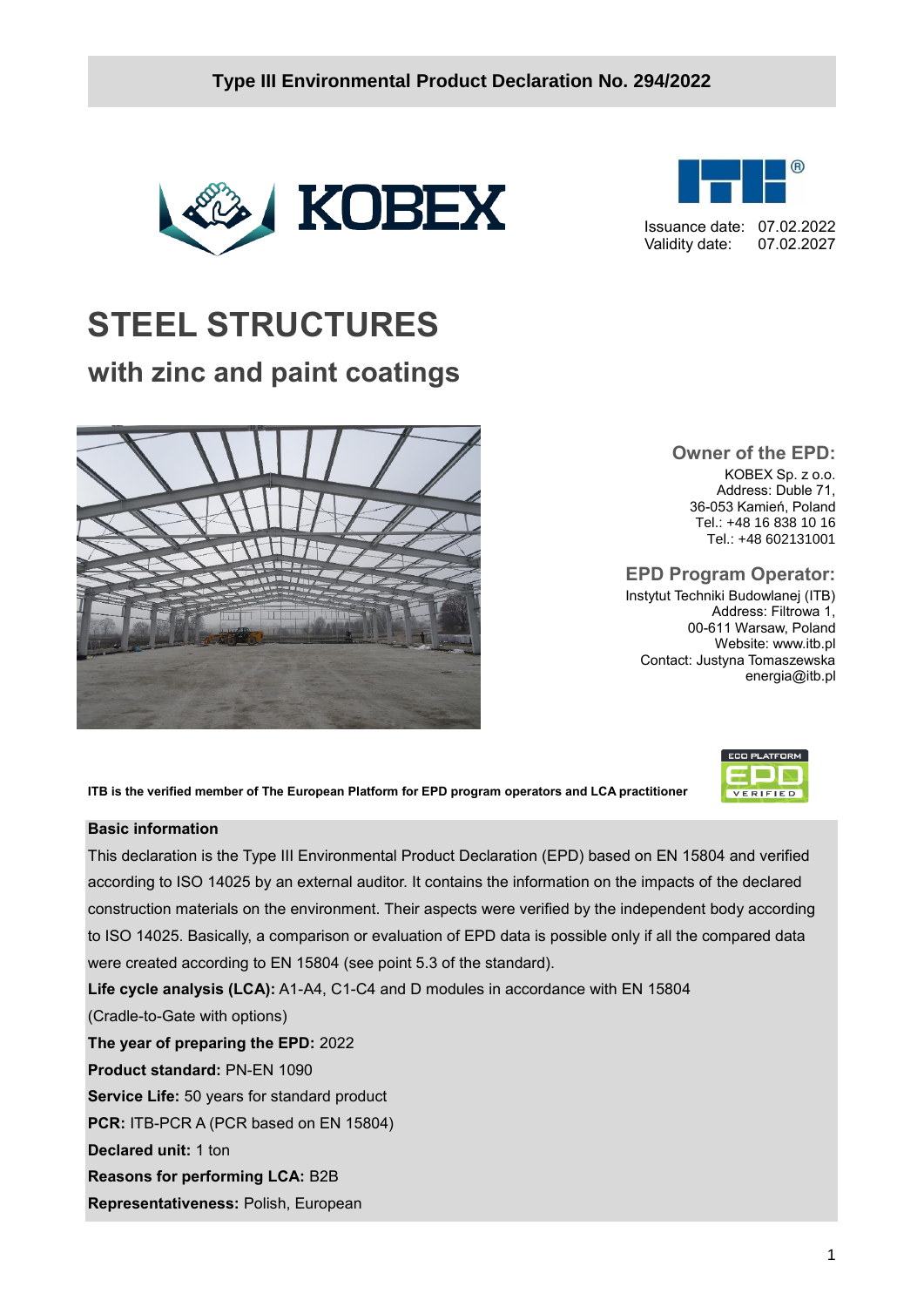#### **MANUFACTURER**

KOBEX specialises in design and prefabrication of steel structures, in particular large-surface steel buildings and roof shelters. We are a Polish company with Polish capital and staff. Our products meet the European standards. They are assembled on site and present in many locations, also outside the country. All our products are subject to strict quality control to make sure that the buildings we make will be serviceable for decades.



*Fig. 1. KOBEX Sp. z o.o. manufacturing plant located in Kamień (Poland).*

#### **PRODUCT DESCRIPTION AND APPLICATION**

Steel (metal) structures are construction objects in which the main load-bearing elements transferring loads to the foundation are smaller elements or their larger groups made of steel.

Steel structures manufactured by KOBEX are primarily steel structures in the form of bar skeletons - the most popular are used for the construction of low and high steel halls, single and multi-bay steel halls, in which individual elements (support columns, roof transoms and other structural elements) can be lattice or full wall.

Equally popular for erecting various types of buildings, including those with a large transverse span, as an internal lattice or frame skeleton for erecting roof structures (covering) of buildings whose walls are made in the traditional technology of brick or reinforced concrete poured.

The structures are also used for the erection of various types of industrial structures, e.g. flyovers, frame and truss structures, e.g. supporting structures for pipelines, industrial installations, towers or masts, etc.

The main product of KOBEX are mainly steel structures of the halls. They are usually welded constructions, protected against corrosion with paint or zinc. The manufactured halls can have many applications and can be used in almost every field of industry. The most popular are warehouse, production, agricultural and logistic halls. More details can be found on the website [https://kobexstal.pl/en/oferta-en/.](https://kobexstal.pl/en/oferta-en/)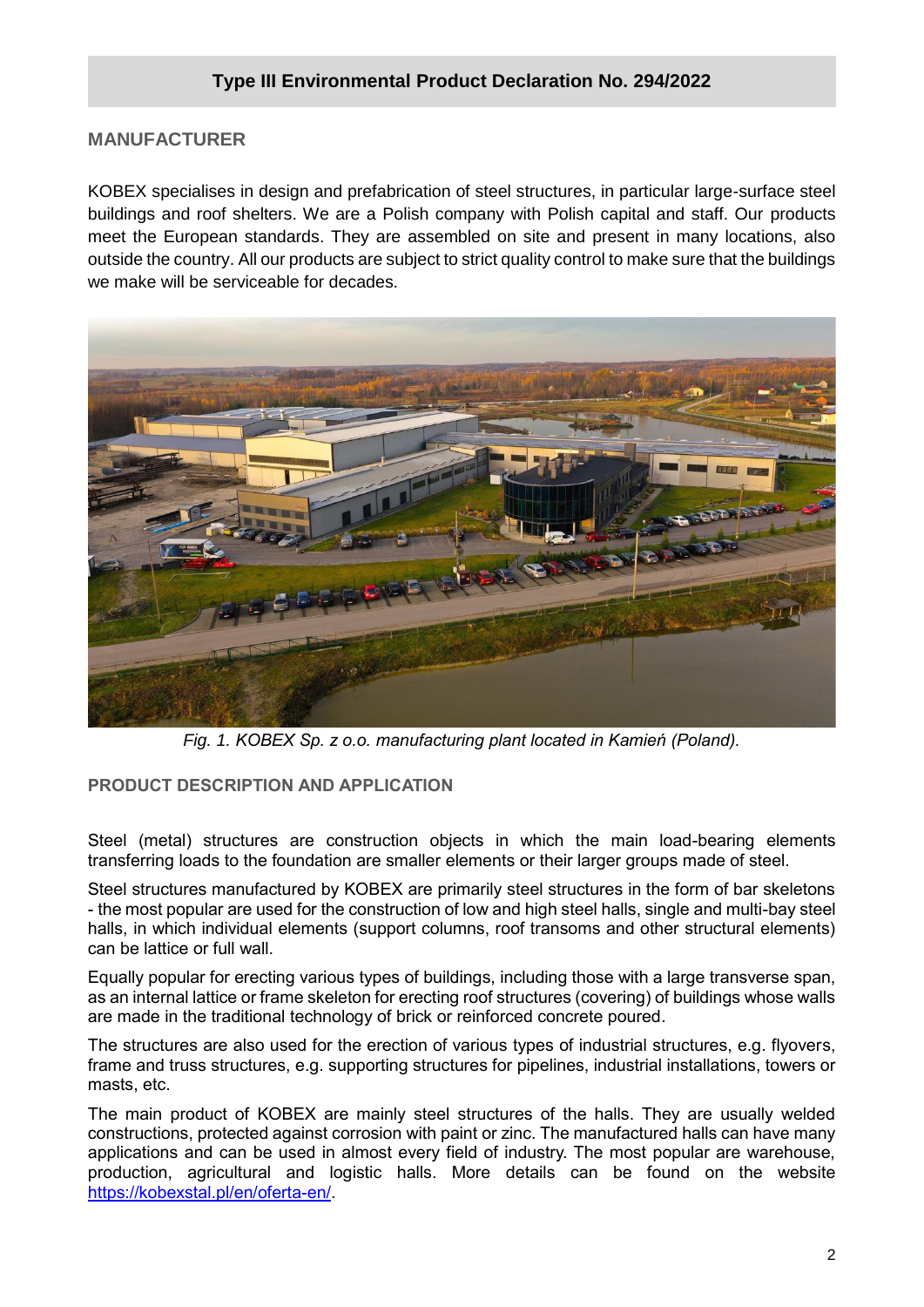#### **LIFE CYCLE ASSESSMENT (LCA) – general rules applied**

#### **Allocation**

The allocation rules used for this LCA are based on general ITB PCR A and product mass basis. Production of the steel structures is a line process performed in KOBEX Sp. z o. o manufacturing site located in Kamień (Poland) while the zinc coating (hot-dip galvanization) and paint coating are outsourced to local companies. All impacts from raw materials extraction and processing are allocated in module A1 of the LCA. Impacts from the global line production of KOBEX Sp. z o.o. were inventoried and 100% were allocated to the steel structures production. Water and energy consumption, associated emissions and generated wastes are allocated to module A3. Burdens accompanying processes of zinc and paint coatings were modeled using specific, localized data and were allocated in modules A1 and A3. Utilization of packaging material was taken into consideration. Module A2 includes transport of raw materials from their suppliers to KOBEX Sp. z o.o. in Kamień.

#### **System limits**

The life cycle analysis (LCA) of the declared products covers: product stage – modules A1-A3, transport to a construction site – module A4, end of life – modules C1-C4 and benefits and loads beyond the system boundary – module D (cradle-to-gate with options) in accordance with EN 15804+A1 and ITB PCR A. The details of systems limits are provided in the background report. Energy and water consumption, emissions as well as information on generated wastes were inventoried and were included in the calculations. It can be assumed that the total sum of omitted processes does not exceed 5% of all impact categories. In accordance with EN 15804+A1, machines and facilities (capital goods) required for the production as well as transportation of employees were not included in LCA.

#### **Modules A1 and A2:** *Raw materials supply and transport*

Steel profiles, additives, ancillary materials (paints, solvents, welding materials) and packaging materials (wood, paper, foil) come from both local and foreign suppliers. Module A2 is based on information on deliveries inventoried by KOBEX Sp. z o. o. Means of transport include to lorries with load: <10t, 10 – 16t and >16 t. For calculation purposes Polish and European fuel averages are applied.

#### **Module A3:** *Production*

Each structure manufactured by KOBEX is made of prefabricated materials which consist of various types of steel profiles and sheets. The general scheme of the process is presented below.



Profiles and sheets are delivered to the production plant from external suppliers. The production process consists in appropriate cutting and making holes in the profiles using a saw, a saw-drill or a CO<sup>2</sup> laser and a fiber laser. At the same time, sheets are cut from larger forms. Cutting is carried out mechanically, or by burning with plasma or laser - all depending on the thickness of the sheet and the degree of complexity of a given detail. After all the components of a given construction detail have been cut out, all the elements are connected with each other in an appropriate manner by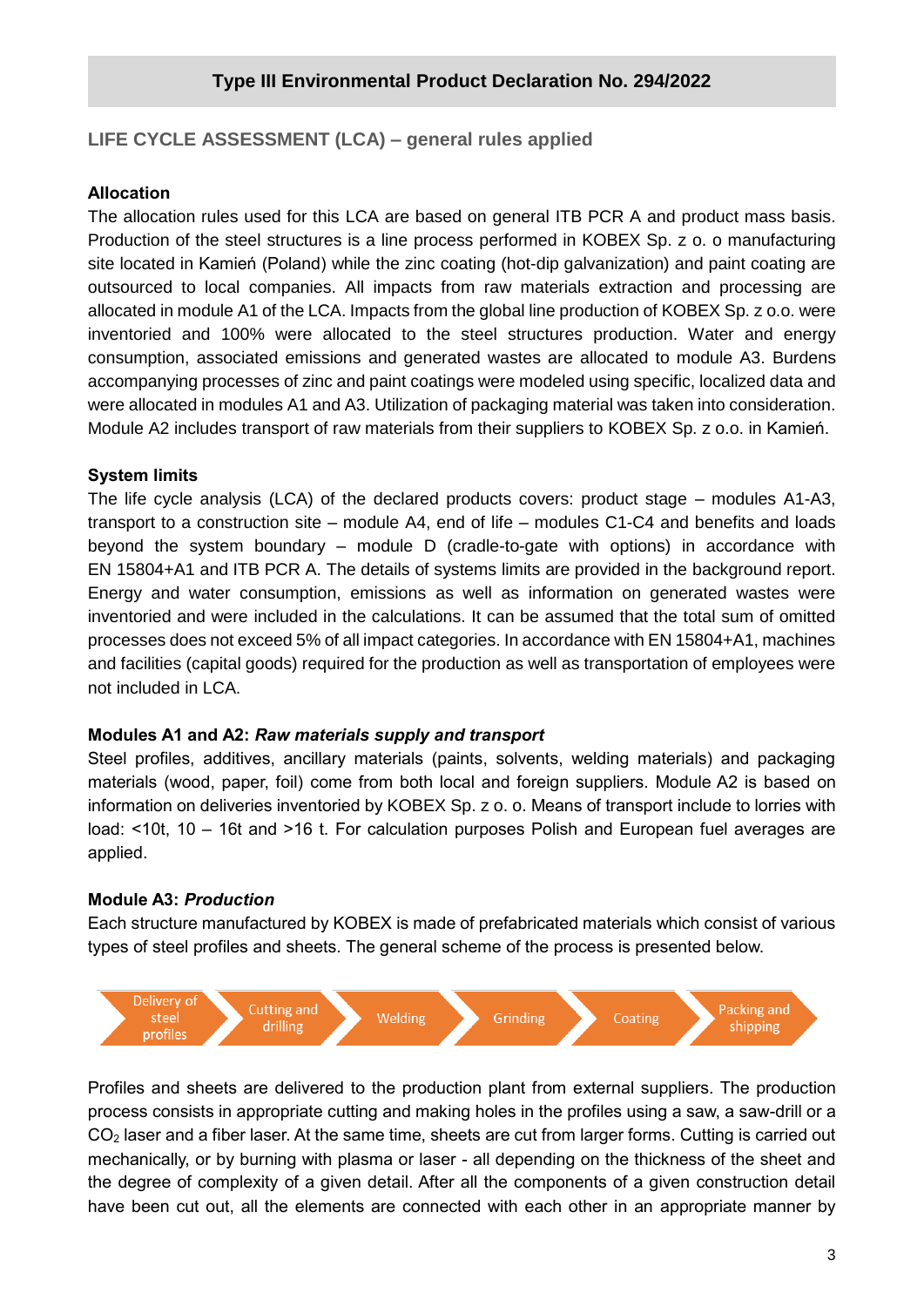welding. The last stage of production is painting the structure or transferring it to a specialized galvanizing plant in order to protect it against corrosion. The structure prepared in this way is transferred to the construction site where the assembly takes place.

#### **Module A4:** *Transport to construction site*

The steel structures with zinc and paint coatings produced by KOBEX Sp. z o. o. are shipped to local as well as foreign construction sites. An average distance of 500 km between KOBEX Sp. z o. o. and construction sites was assumed for calculation purposes. Means of transport include lorries with capacity load >16t (loading factor of 85%) and fuel consumption of 35 L per 100 km.

#### **Modules** *C1-C4 and D: End-of-life (EoL)*

At the end-of-life the steel structures are deconstructed with the use of heavy machineries (C1). The resulting steel scrap travels a distance of 75 km on lorry > 16t with 85% capacity utilization and fuel consumption of 35 L per 100 km (module C2) to steel mill where 98% undergo shredding (module C3) and the remaining 2% is forwarded to a landfill in the form of mixed construction and demolition wastes (module C4). Potential credits resulting from the recycling of the recovered steel scrap are presented in module D.

#### **Data quality**

The data selected for LCA analysis originate from ITB-LCI questionnaires completed by KOBEX Sp. z o.o. using the inventory data, ITB and Ecoinvent databases. No specific data collected is older than five years and no generic datasets used are older than ten years. The representativeness, completeness, reliability, and consistency are judged as good.

#### **Data collection period**

Primary data provided by KOBEX Sp. z o.o. covers a period of 01.01.2020 – 31.12.2020 (1 year). The life cycle assessments were prepared for Poland as reference area.

#### **Assumptions and estimates**

The impacts of the representative steel structures with zinc and paint coatings were aggregated using weighted average. Impacts were inventoried and calculated for all steel structures.

#### **Calculation rules**

LCA was done in accordance with ITB PCR A document.

#### **Databases**

The data for the processes come from the following databases: Ecoinvent v.3.8 (additives, ancillary materials and packaging materials), specific EPDs of the steel products, ITB-Database (zinc and paint coating).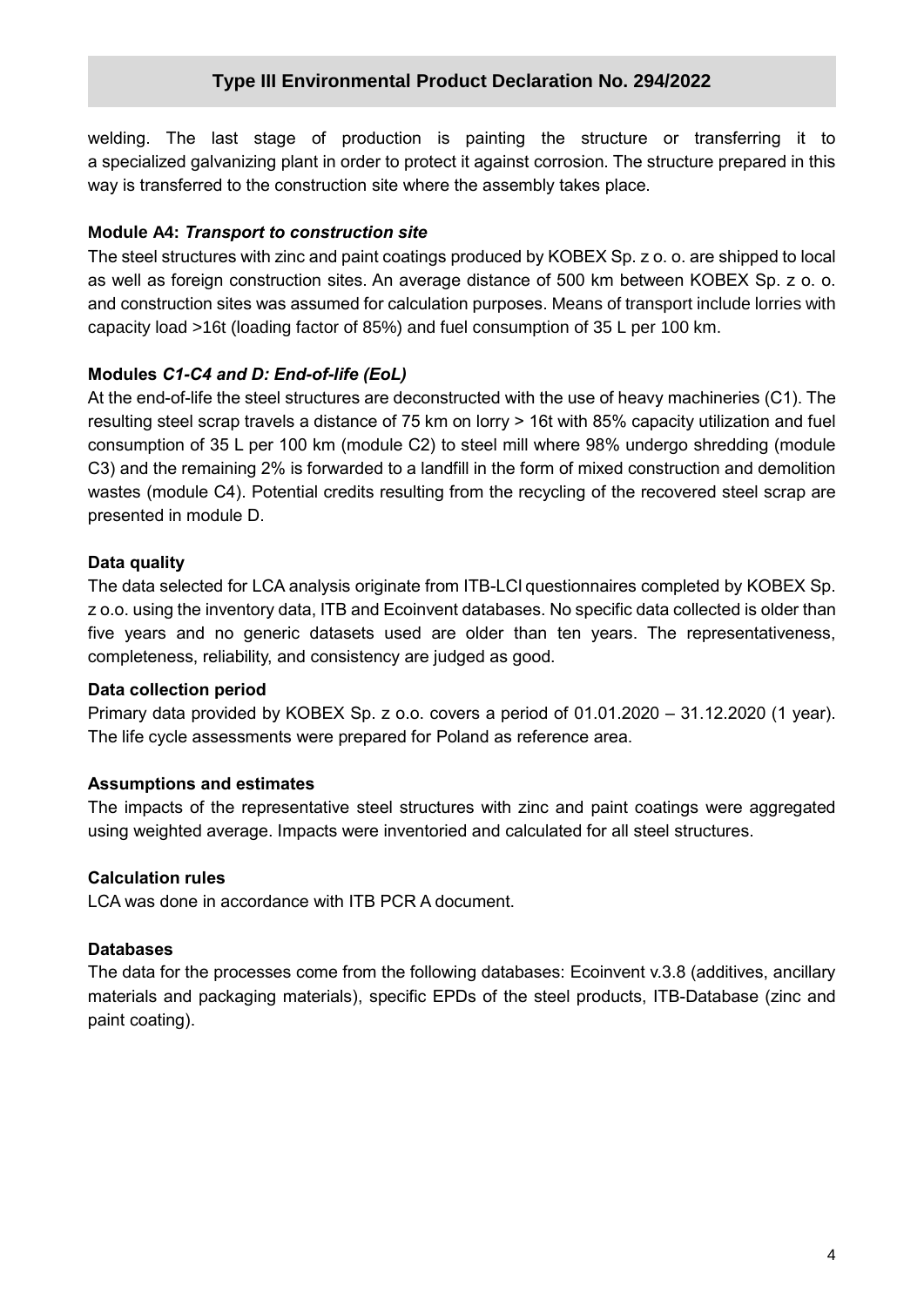#### **LIFE CYCLE ASSESSMENT (LCA) – Results**

#### **Declared unit**

The declaration refers to declared unit (DU) – 1 ton of the steel structures with zinc and paint coating produced by KOBEX Sp. z o.o.

Table 1. System boundaries for the environmental characteristic of the steel structures.

|                        | Environmental assessment information (MD – Module Declared, MND – Module Not Declared, INA – Indicator Not Assessed) |                |                                               |                                      |            |             |            |             |                |                              |                                    |                              |                |                     |           |                                                                     |
|------------------------|----------------------------------------------------------------------------------------------------------------------|----------------|-----------------------------------------------|--------------------------------------|------------|-------------|------------|-------------|----------------|------------------------------|------------------------------------|------------------------------|----------------|---------------------|-----------|---------------------------------------------------------------------|
|                        | Product stage                                                                                                        |                |                                               | Construction<br>process              |            | Use stage   |            |             |                |                              |                                    | End of life                  |                |                     |           | <b>Benefits</b><br>and loads<br>beyond<br>the<br>system<br>boundary |
| Raw material<br>ylddns | Transport                                                                                                            | Manufacturing  | site<br>đ<br><b>ponstruction</b><br>Transport | installation process<br>Construction | <u>وي</u>  | Maintenance | Repair     | Replacement | Refurbishment  | energy<br>Operational<br>use | water<br>Operational<br><b>gsu</b> | Deconstruction<br>demolition | Transport      | processing<br>Waste | Disposal  | recycling potential<br>Reuse-recovery                               |
| A <sub>1</sub>         | A2                                                                                                                   | A <sub>3</sub> | A4                                            | A5                                   | <b>B1</b>  | <b>B2</b>   | <b>B3</b>  | <b>B4</b>   | B <sub>5</sub> | <b>B6</b>                    | <b>B7</b>                          | C <sub>1</sub>               | C <sub>2</sub> | C <sub>3</sub>      | C4        | D                                                                   |
| MD                     | <b>MD</b>                                                                                                            | <b>MD</b>      | <b>MD</b>                                     | <b>MND</b>                           | <b>MND</b> | <b>MND</b>  | <b>MND</b> | <b>MND</b>  | <b>MND</b>     | <b>MND</b>                   | <b>MND</b>                         | MD                           | MD             | MD                  | <b>MD</b> | MD                                                                  |

#### **List of abbreviations:**

**GWP** – Global warming potential;

**ODP** – Depletion potential of the stratospheric ozone layer;

**AP** – Acidification potential of land and water;

**EP** – Eutrophication potential;

**POCP** – Formation potential of tropospheric ozone photochemical oxidants;

**ADPE** – Abiotic depletion potential for non-fossil resources;

**ADPF** – Abiotic depletion potential for fossil resources;

**PERE** – Use of renewable primary energy excluding renewable primary energy resources used as raw materials;

**PERM** – Use of renewable primary energy resources used as raw materials;

**PERT** – Total use of renewable primary energy resources;

**PENRE** – Use of non-renewable primary energy excluding non-renewable primary energy resources used as raw materials;

**PENRM** – Use of non-renewable primary energy resources used as raw materials;

**PENRT** – Total use of non-renewable primary energy resources;

**SM** – Use of secondary material;

**RSF** – Use of renewable secondary fuels;

**NRSF** – Use of non-renewable secondary fuels;

**FW** – Use of net fresh water;

**HWD** – Hazardous waste disposed; NHWD – Non-hazardous waste disposed;

**RWD** – Radioactive waste disposed;

**CRU** – Components for re-use;

**MFR** – Materials for recycling;

**MER** – Materials for energy recovery;

**EE** – Exported energy.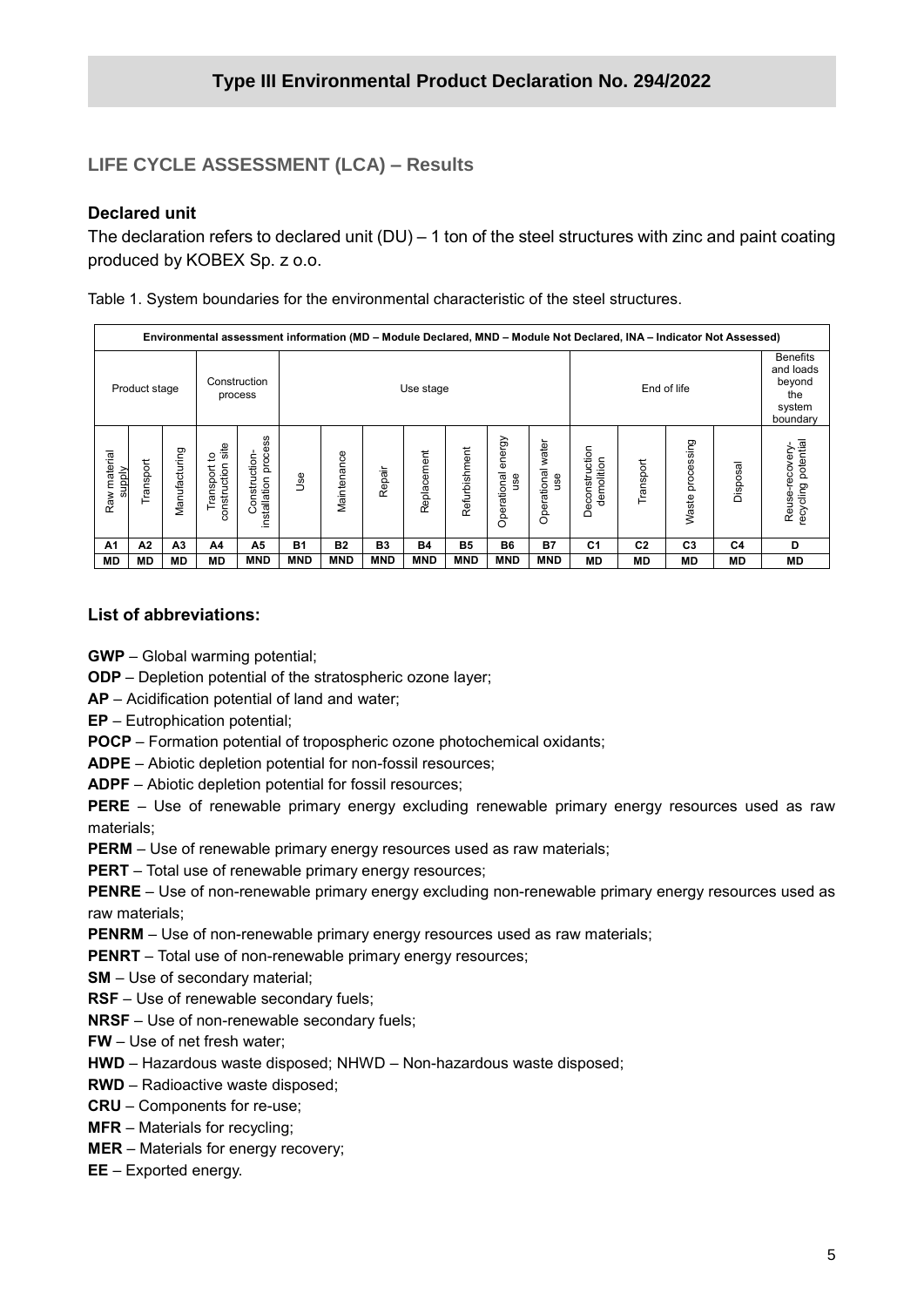| Environmental impacts: (DU) 1 ton                 |                          |              |              |              |                                                                         |                |                |                |                |               |
|---------------------------------------------------|--------------------------|--------------|--------------|--------------|-------------------------------------------------------------------------|----------------|----------------|----------------|----------------|---------------|
| Indicator                                         | Unit                     | <b>A1</b>    | A2           | А3           | A4                                                                      | C <sub>1</sub> | C <sub>2</sub> | C <sub>3</sub> | C <sub>4</sub> | D             |
| <b>GWP</b>                                        | kg $CO2$ eq.             | $1.54E + 03$ | $9.82E + 00$ | 3.16E+02     | 2.32E+01                                                                | 3.49E+01       | 3.48E+00       | $1.82E + 01$   | 1.03E-01       | $-5.39E + 02$ |
| <b>ODP</b>                                        | kg CFC 11<br>eq.         | 1.33E-05     | $0.00E + 00$ | 2.48E-07     | $0.00E + 00$                                                            | 5.92E-06       | $0.00E + 00$   | 3.08E-06       | 3.37E-08       | 3.17E-07      |
| AP                                                | kg SO <sub>2</sub> eq.   | 5.99E+00     | 1.11E-01     | 2.68E-01     | 2.77E-01                                                                | 1.58E-01       | 4.16E-02       | 8.77E-02       | 7.48E-04       | $-1.88E + 00$ |
| <b>POCP</b>                                       | kg Ethene<br>eq.         | 6.53E-01     | 7.82E-03     | $1.35E + 00$ | 2.02E-02                                                                | 8.03E-03       | 3.03E-03       | 4.76E-03       | 3.14E-05       | $-2.85E-01$   |
| EP                                                | kg $(PO4)3$ eq.          | 7.63E-01     | 1.97E-02     | 3.35E-02     | 4.89E-02                                                                | 3.66E-02       | 7.34E-03       | 2.04E-02       | 1.61E-04       | $-1.51E-01$   |
| <b>ADPE</b>                                       | kg Sb eq.                | 2.17E+00     | $0.00E + 00$ | 1.17E-03     | $0.00E + 00$                                                            | 1.80E-05       | $0.00E + 00$   | 9.37E-06       | 2.40E-07       | $-1.47E-04$   |
| <b>ADPF</b>                                       | $\mathsf{MJ}$            | $1.62E + 04$ | 1.34E+02     | 3.20E+03     | 3.16E+02                                                                | 4.67E+02       | 4.74E+01       | 2.43E+02       | 2.86E+00       | $-5.04E + 03$ |
| Environmental aspects on resource use: (DU) 1 ton |                          |              |              |              |                                                                         |                |                |                |                |               |
| Indicator                                         | Unit                     | <b>A1</b>    | A2           | А3           | A4                                                                      | C <sub>1</sub> | C <sub>2</sub> | C <sub>3</sub> | C <sub>4</sub> | D             |
| <b>PERE</b>                                       | MJ                       | <b>INA</b>   | <b>INA</b>   | <b>INA</b>   | <b>INA</b>                                                              | <b>INA</b>     | <b>INA</b>     | <b>INA</b>     | <b>INA</b>     | <b>INA</b>    |
| <b>PERM</b>                                       | MJ                       | <b>INA</b>   | <b>INA</b>   | <b>INA</b>   | <b>INA</b>                                                              | <b>INA</b>     | INA            | INA            | <b>INA</b>     | <b>INA</b>    |
| PERT                                              | MJ                       | 2.50E+03     | $9.37E + 00$ | 1.86E+02     | 7.44E-02                                                                | 2.71E+00       | 1.12E-02       | $1.41E + 00$   | 2.56E-02       | 1.22E+02      |
| PENRE                                             | MJ                       | <b>INA</b>   | <b>INA</b>   | <b>INA</b>   | <b>INA</b>                                                              | <b>INA</b>     | <b>INA</b>     | <b>INA</b>     | <b>INA</b>     | <b>INA</b>    |
| <b>PENRM</b>                                      | MJ                       | <b>INA</b>   | INA          | <b>INA</b>   | <b>INA</b>                                                              | INA            | <b>INA</b>     | <b>INA</b>     | INA            | <b>INA</b>    |
| <b>PENRT</b>                                      | MJ                       | 1.83E+04     | 1.41E+02     | 3.36E+03     | 3.32E+02                                                                | 5.06E+02       | 4.98E+01       | 2.64E+02       | 3.10E+00       | $-5.08E + 03$ |
| SM                                                | kg                       | 8.40E+02     | $0.00E + 00$ | $0.00E + 00$ | $0.00E + 00$                                                            | $0.00E + 00$   | $0.00E + 00$   | $0.00E + 00$   | $0.00E + 00$   | 2.21E+02      |
| <b>RSF</b>                                        | MJ                       | 3.02E-01     | 7.03E+00     | $0.00E + 00$ | 1.66E+01                                                                | $0.00E + 00$   | 2.49E+00       | $0.00E + 00$   | $0.00E + 00$   | $0.00E + 00$  |
| <b>NRSF</b>                                       | MJ                       | 1.23E-01     | $0.00E + 00$ | $0.00E + 00$ | $0.00E + 00$                                                            | $0.00E + 00$   | $0.00E + 00$   | $0.00E + 00$   | $0.00E + 00$   | $0.00E + 00$  |
| <b>FW</b>                                         | m <sup>3</sup>           | $1.21E + 03$ | 6.54E-05     | 1.18E-01     | 7.72E-06                                                                | 8.45E-03       | 1.16E-06       | 4.40E-03       | 1.15E-04       | $-3.76E + 02$ |
|                                                   |                          |              |              |              | Other environmental information describing waste categories: (DU) 1 ton |                |                |                |                |               |
| Indicator                                         | Unit                     | <b>A1</b>    | A2           | A3           | A4                                                                      | C <sub>1</sub> | C <sub>2</sub> | C <sub>3</sub> | C <sub>4</sub> | D             |
| <b>HWD</b>                                        | kg                       | 3.29E-01     | 4.54E-10     | 9.43E-01     | 1.07E-09                                                                | 1.31E-03       | 1.61E-10       | 6.84E-04       | 4.45E-06       | $-3.73E-05$   |
| <b>NHWD</b>                                       | kg                       | $6.60E + 01$ | 2.03E-07     | 7.12E+00     | 4.79E-07                                                                | 6.41E-01       | 7.18E-08       | 3.33E-01       | 2.00E+01       | 5.77E+00      |
| <b>RWD</b>                                        | kg                       | 1.71E-01     | 1.17E-09     | $0.00E + 00$ | 2.77E-09                                                                | 3.31E-03       | 4.15E-10       | 1.72E-03       | 1.93E-05       | 3.73E-02      |
| CRU                                               | kg                       | 6.49E-01     | $0.00E + 00$ | $0.00E + 00$ | $0.00E + 00$                                                            | $0.00E + 00$   | $0.00E + 00$   | $0.00E + 00$   | $0.00E + 00$   | $0.00E + 00$  |
| <b>MFR</b>                                        | kg                       | 1.46E+01     | $0.00E + 00$ | 8.12E+01     | $0.00E + 00$                                                            | $0.00E + 00$   | $0.00E + 00$   | 9.80E+02       | $0.00E + 00$   | $0.00E + 00$  |
| <b>MER</b>                                        | kg                       | 1.34E-01     | $0.00E + 00$ | $0.00E + 00$ | $0.00E + 00$                                                            | $0.00E + 00$   | $0.00E + 00$   | $0.00E + 00$   | $0.00E + 00$   | $0.00E + 00$  |
| EE                                                | MJ per energy<br>carrier | $0.00E + 00$ | $0.00E + 00$ | $0.00E + 00$ | $0.00E + 00$                                                            | $0.00E + 00$   | $0.00E + 00$   | $0.00E + 00$   | $0.00E + 00$   | $0.00E + 00$  |

Table 2. Life cycle assessment (LCA) results of the steel structures with zinc coating produced by KOBEX Sp. z o. o.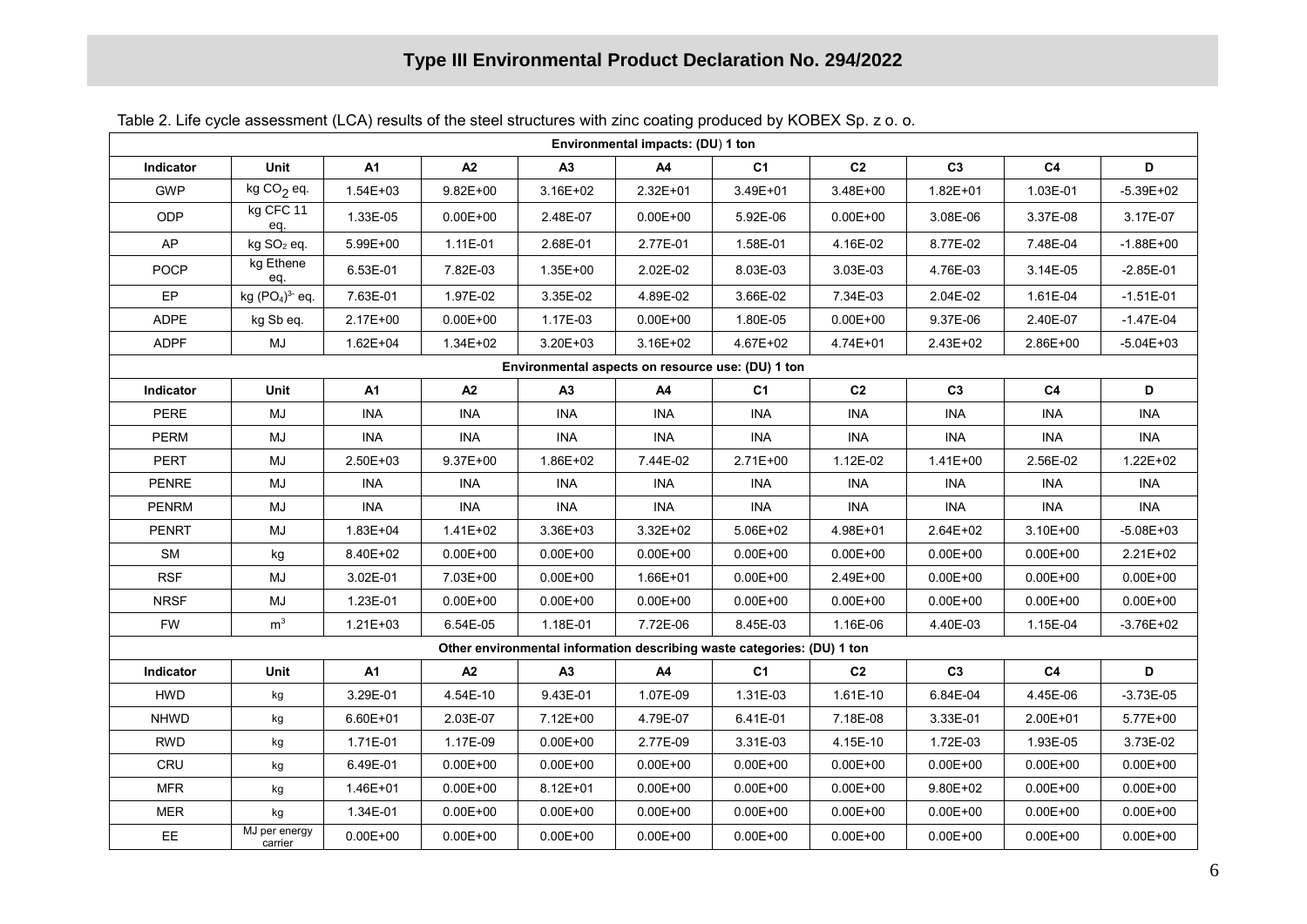| Environmental impacts: (DU) 1 ton                 |                          |              |              |              |                                                                         |                |                |                |                |               |
|---------------------------------------------------|--------------------------|--------------|--------------|--------------|-------------------------------------------------------------------------|----------------|----------------|----------------|----------------|---------------|
| Indicator                                         | Unit                     | <b>A1</b>    | A2           | А3           | A4                                                                      | C <sub>1</sub> | C <sub>2</sub> | C <sub>3</sub> | C <sub>4</sub> | D             |
| <b>GWP</b>                                        | kg $CO2$ eq.             | $1.51E + 03$ | $9.82E + 00$ | 2.97E+02     | 2.32E+01                                                                | 3.49E+01       | 3.48E+00       | $1.82E + 01$   | 1.03E-01       | $-5.39E + 02$ |
| <b>ODP</b>                                        | kg CFC 11<br>eq.         | 1.07E-05     | $0.00E + 00$ | 2.48E-07     | $0.00E + 00$                                                            | 5.92E-06       | $0.00E + 00$   | 3.08E-06       | 3.37E-08       | 3.17E-07      |
| AP                                                | kg SO <sub>2</sub> eq.   | $5.72E + 00$ | 1.11E-01     | 2.95E-01     | 2.77E-01                                                                | 1.58E-01       | 4.16E-02       | 8.77E-02       | 7.48E-04       | $-1.88E + 00$ |
| <b>POCP</b>                                       | kg Ethene<br>eq.         | 6.60E-01     | 7.82E-03     | 5.71E+00     | 2.02E-02                                                                | 8.03E-03       | 3.03E-03       | 4.76E-03       | 3.14E-05       | $-2.85E-01$   |
| EP                                                | kg $(PO4)3$ eq.          | 7.82E-01     | 1.97E-02     | 3.05E-02     | 4.89E-02                                                                | 3.66E-02       | 7.34E-03       | 2.04E-02       | 1.61E-04       | $-1.51E-01$   |
| <b>ADPE</b>                                       | kg Sb eq.                | 6.40E-03     | $0.00E + 00$ | 1.10E-03     | $0.00E + 00$                                                            | 1.80E-05       | $0.00E + 00$   | 9.37E-06       | 2.40E-07       | $-1.47E-04$   |
| <b>ADPF</b>                                       | $\mathsf{MJ}$            | $1.57E + 04$ | 1.34E+02     | 2.95E+03     | 3.16E+02                                                                | 4.67E+02       | 4.74E+01       | 2.43E+02       | 2.86E+00       | $-5.04E + 03$ |
| Environmental aspects on resource use: (DU) 1 ton |                          |              |              |              |                                                                         |                |                |                |                |               |
| Indicator                                         | Unit                     | <b>A1</b>    | A2           | А3           | A4                                                                      | C <sub>1</sub> | C <sub>2</sub> | C <sub>3</sub> | C <sub>4</sub> | D             |
| <b>PERE</b>                                       | MJ                       | <b>INA</b>   | <b>INA</b>   | <b>INA</b>   | <b>INA</b>                                                              | <b>INA</b>     | <b>INA</b>     | <b>INA</b>     | <b>INA</b>     | <b>INA</b>    |
| <b>PERM</b>                                       | MJ                       | <b>INA</b>   | <b>INA</b>   | <b>INA</b>   | <b>INA</b>                                                              | <b>INA</b>     | INA            | INA            | <b>INA</b>     | <b>INA</b>    |
| PERT                                              | MJ                       | $2.12E + 03$ | $9.37E + 00$ | 2.25E+02     | 7.44E-02                                                                | 2.71E+00       | 1.12E-02       | $1.41E + 00$   | 2.56E-02       | 1.22E+02      |
| PENRE                                             | MJ                       | <b>INA</b>   | <b>INA</b>   | <b>INA</b>   | <b>INA</b>                                                              | <b>INA</b>     | <b>INA</b>     | <b>INA</b>     | <b>INA</b>     | <b>INA</b>    |
| <b>PENRM</b>                                      | MJ                       | <b>INA</b>   | INA          | <b>INA</b>   | <b>INA</b>                                                              | INA            | <b>INA</b>     | <b>INA</b>     | INA            | <b>INA</b>    |
| <b>PENRT</b>                                      | MJ                       | 1.83E+04     | 1.41E+02     | 3.10E+03     | 3.32E+02                                                                | 5.06E+02       | 4.98E+01       | 2.64E+02       | 3.10E+00       | $-5.08E + 03$ |
| SM                                                | kg                       | 8.40E+02     | $0.00E + 00$ | $0.00E + 00$ | $0.00E + 00$                                                            | $0.00E + 00$   | $0.00E + 00$   | $0.00E + 00$   | $0.00E + 00$   | 2.21E+02      |
| <b>RSF</b>                                        | MJ                       | 3.02E-01     | 7.03E+00     | $0.00E + 00$ | 1.66E+01                                                                | $0.00E + 00$   | 2.49E+00       | $0.00E + 00$   | $0.00E + 00$   | $0.00E + 00$  |
| <b>NRSF</b>                                       | MJ                       | 1.23E-01     | $0.00E + 00$ | $0.00E + 00$ | $0.00E + 00$                                                            | $0.00E + 00$   | $0.00E + 00$   | $0.00E + 00$   | $0.00E + 00$   | $0.00E + 00$  |
| <b>FW</b>                                         | m <sup>3</sup>           | 1.22E+03     | 6.54E-05     | 1.18E-01     | 7.72E-06                                                                | 8.45E-03       | 1.16E-06       | 4.40E-03       | 1.15E-04       | $-3.76E + 02$ |
|                                                   |                          |              |              |              | Other environmental information describing waste categories: (DU) 1 ton |                |                |                |                |               |
| Indicator                                         | Unit                     | <b>A1</b>    | A2           | A3           | A4                                                                      | C <sub>1</sub> | C <sub>2</sub> | C <sub>3</sub> | C <sub>4</sub> | D             |
| <b>HWD</b>                                        | kg                       | 3.65E-02     | 4.54E-10     | 7.53E+00     | 1.07E-09                                                                | 1.31E-03       | 1.61E-10       | 6.84E-04       | 4.45E-06       | $-3.73E-05$   |
| <b>NHWD</b>                                       | kg                       | 8.28E+01     | 2.03E-07     | 4.62E+00     | 4.79E-07                                                                | 6.41E-01       | 7.18E-08       | 3.33E-01       | 2.00E+01       | 5.77E+00      |
| <b>RWD</b>                                        | kg                       | 1.64E-01     | 1.17E-09     | $0.00E + 00$ | 2.77E-09                                                                | 3.31E-03       | 4.15E-10       | 1.72E-03       | 1.93E-05       | 3.73E-02      |
| CRU                                               | kg                       | 6.49E-01     | $0.00E + 00$ | $0.00E + 00$ | $0.00E + 00$                                                            | $0.00E + 00$   | $0.00E + 00$   | $0.00E + 00$   | $0.00E + 00$   | $0.00E + 00$  |
| <b>MFR</b>                                        | kg                       | 1.46E+01     | $0.00E + 00$ | 1.43E+02     | $0.00E + 00$                                                            | $0.00E + 00$   | $0.00E + 00$   | 9.80E+02       | $0.00E + 00$   | $0.00E + 00$  |
| <b>MER</b>                                        | kg                       | 1.34E-01     | $0.00E + 00$ | $0.00E + 00$ | $0.00E + 00$                                                            | $0.00E + 00$   | $0.00E + 00$   | $0.00E + 00$   | $0.00E + 00$   | $0.00E + 00$  |
| EE                                                | MJ per energy<br>carrier | $0.00E + 00$ | $0.00E + 00$ | $0.00E + 00$ | $0.00E + 00$                                                            | $0.00E + 00$   | $0.00E + 00$   | $0.00E + 00$   | $0.00E + 00$   | $0.00E + 00$  |

Table 3. Life cycle assessment (LCA) results of the steel structures with paint coating produced by KOBEX Sp. z o. o.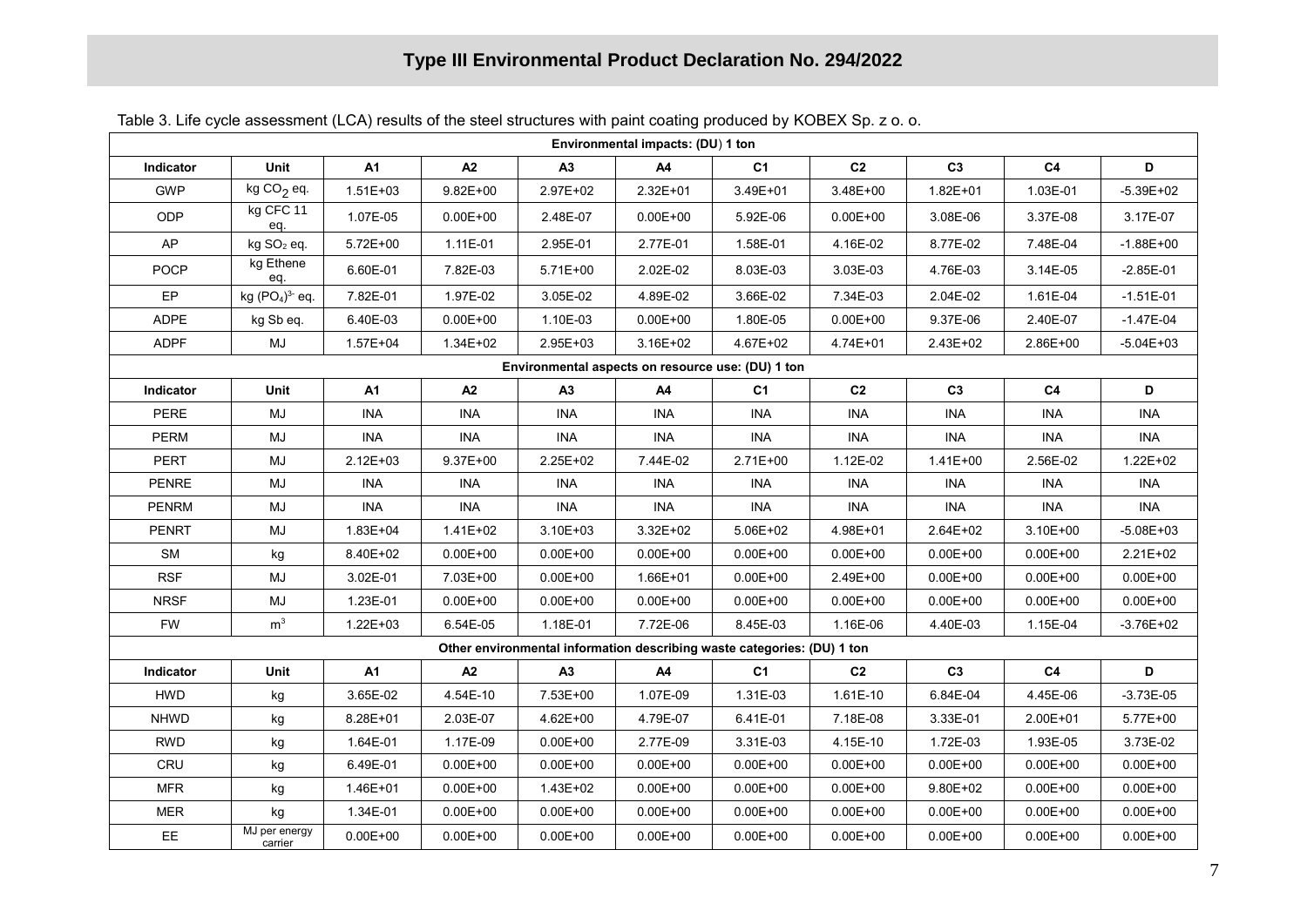### **Type III Environmental Product Declaration No. 294/2022**

| Environmental impacts: (DU) 1 ton                 |                          |              |              |              |                                                                         |                |                |                |                |               |
|---------------------------------------------------|--------------------------|--------------|--------------|--------------|-------------------------------------------------------------------------|----------------|----------------|----------------|----------------|---------------|
| Indicator                                         | Unit                     | A1           | A2           | A3           | A4                                                                      | C <sub>1</sub> | C <sub>2</sub> | C <sub>3</sub> | C4             | D             |
| <b>GWP</b>                                        | kg CO <sub>2</sub> eq.   | 1.61E+03     | $9.82E + 00$ | 4.74E+02     | 2.32E+01                                                                | 3.49E+01       | 3.48E+00       | 1.82E+01       | 1.03E-01       | $-5.39E + 02$ |
| ODP                                               | kg CFC 11<br>eq.         | 1.86E-05     | $0.00E + 00$ | 2.48E-07     | $0.00E + 00$                                                            | 5.92E-06       | $0.00E + 00$   | 3.08E-06       | 3.37E-08       | 3.17E-07      |
| AP                                                | kg SO <sub>2</sub> eq.   | 6.40E+00     | 1.11E-01     | 5.57E-01     | 2.77E-01                                                                | 1.58E-01       | 4.16E-02       | 8.77E-02       | 7.48E-04       | $-1.88E + 00$ |
| <b>POCP</b>                                       | kg Ethene<br>eq.         | 6.88E-01     | 7.82E-03     | $5.71E+00$   | 2.02E-02                                                                | 8.03E-03       | 3.03E-03       | 4.76E-03       | 3.14E-05       | $-2.85E-01$   |
| EP                                                | kg $(PO4)3$ eq.          | 9.06E-01     | 1.97E-02     | 6.28E-02     | 4.89E-02                                                                | 3.66E-02       | 7.34E-03       | 2.04E-02       | 1.61E-04       | $-1.51E-01$   |
| <b>ADPE</b>                                       | kg Sb eq.                | 2.17E+00     | $0.00E + 00$ | 1.76E-03     | $0.00E + 00$                                                            | 1.80E-05       | $0.00E + 00$   | 9.37E-06       | 2.40E-07       | $-1.47E-04$   |
| <b>ADPF</b>                                       | MJ                       | 1.73E+04     | $1.34E + 02$ | 4.68E+03     | 3.16E+02                                                                | 4.67E+02       | 4.74E+01       | 2.43E+02       | 2.86E+00       | $-5.04E + 03$ |
| Environmental aspects on resource use: (DU) 1 ton |                          |              |              |              |                                                                         |                |                |                |                |               |
| Indicator                                         | Unit                     | <b>A1</b>    | A2           | А3           | A4                                                                      | C1             | C <sub>2</sub> | C <sub>3</sub> | C <sub>4</sub> | D             |
| <b>PERE</b>                                       | MJ                       | INA          | INA          | <b>INA</b>   | <b>INA</b>                                                              | <b>INA</b>     | <b>INA</b>     | <b>INA</b>     | INA            | <b>INA</b>    |
| <b>PERM</b>                                       | MJ                       | <b>INA</b>   | <b>INA</b>   | <b>INA</b>   | <b>INA</b>                                                              | <b>INA</b>     | <b>INA</b>     | <b>INA</b>     | <b>INA</b>     | <b>INA</b>    |
| <b>PERT</b>                                       | MJ                       | $2.61E + 03$ | $9.37E + 00$ | 2.49E+02     | 7.44E-02                                                                | 2.71E+00       | 1.12E-02       | $1.41E + 00$   | 2.56E-02       | $1.22E + 02$  |
| <b>PENRE</b>                                      | MJ                       | <b>INA</b>   | INA          | <b>INA</b>   | <b>INA</b>                                                              | <b>INA</b>     | <b>INA</b>     | <b>INA</b>     | <b>INA</b>     | <b>INA</b>    |
| <b>PENRM</b>                                      | MJ                       | <b>INA</b>   | <b>INA</b>   | <b>INA</b>   | <b>INA</b>                                                              | <b>INA</b>     | <b>INA</b>     | <b>INA</b>     | <b>INA</b>     | <b>INA</b>    |
| <b>PENRT</b>                                      | MJ                       | 1.95E+04     | $1.41E + 02$ | 4.91E+03     | $3.32E + 02$                                                            | 5.06E+02       | 4.98E+01       | 2.64E+02       | $3.10E + 00$   | $-5.08E + 03$ |
| SM                                                | kg                       | 8.40E+02     | $0.00E + 00$ | $0.00E + 00$ | $0.00E + 00$                                                            | $0.00E + 00$   | $0.00E + 00$   | $0.00E + 00$   | $0.00E + 00$   | 2.21E+02      |
| <b>RSF</b>                                        | MJ                       | 3.15E-01     | 7.03E+00     | $0.00E + 00$ | 1.66E+01                                                                | $0.00E + 00$   | 2.49E+00       | $0.00E + 00$   | $0.00E + 00$   | $0.00E + 00$  |
| <b>NRSF</b>                                       | MJ                       | 2.46E-01     | $0.00E + 00$ | $0.00E + 00$ | $0.00E + 00$                                                            | $0.00E + 00$   | $0.00E + 00$   | $0.00E + 00$   | $0.00E + 00$   | $0.00E + 00$  |
| <b>FW</b>                                         | m <sup>3</sup>           | $1.22E + 03$ | 6.54E-05     | 1.18E-01     | 7.72E-06                                                                | 8.45E-03       | 1.16E-06       | 4.40E-03       | 1.15E-04       | $-3.76E + 02$ |
|                                                   |                          |              |              |              | Other environmental information describing waste categories: (DU) 1 ton |                |                |                |                |               |
| Indicator                                         | Unit                     | <b>A1</b>    | A2           | A3           | A4                                                                      | C <sub>1</sub> | C <sub>2</sub> | C3             | C <sub>4</sub> | D             |
| <b>HWD</b>                                        | kg                       | 3.30E-01     | 4.54E-10     | 8.37E+00     | 1.07E-09                                                                | 1.31E-03       | 1.61E-10       | 6.84E-04       | 4.45E-06       | $-3.73E-05$   |
| <b>NHWD</b>                                       | kg                       | 9.73E+01     | 2.03E-07     | $1.13E + 01$ | 4.79E-07                                                                | 6.41E-01       | 7.18E-08       | 3.33E-01       | 2.00E+01       | 5.77E+00      |
| <b>RWD</b>                                        | kg                       | 1.71E-01     | 1.17E-09     | $0.00E + 00$ | 2.77E-09                                                                | 3.31E-03       | 4.15E-10       | 1.72E-03       | 1.93E-05       | 3.73E-02      |
| CRU                                               | kg                       | 6.49E-01     | $0.00E + 00$ | $0.00E + 00$ | $0.00E + 00$                                                            | $0.00E + 00$   | $0.00E + 00$   | $0.00E + 00$   | $0.00E + 00$   | $0.00E + 00$  |
| <b>MFR</b>                                        | kg                       | 1.46E+01     | $0.00E + 00$ | 1.75E+02     | $0.00E + 00$                                                            | $0.00E + 00$   | $0.00E + 00$   | $9.80E + 02$   | $0.00E + 00$   | $0.00E + 00$  |
| <b>MER</b>                                        | kg                       | 1.34E-01     | $0.00E + 00$ | $0.00E + 00$ | $0.00E + 00$                                                            | $0.00E + 00$   | $0.00E + 00$   | $0.00E + 00$   | $0.00E + 00$   | $0.00E + 00$  |
| EE.                                               | MJ per energy<br>carrier | $0.00E + 00$ | $0.00E + 00$ | $0.00E + 00$ | $0.00E + 00$                                                            | $0.00E + 00$   | $0.00E + 00$   | $0.00E + 00$   | $0.00E + 00$   | $0.00E + 00$  |

Table 4. Life cycle assessment (LCA) results of the steel structures with zinc and paint coating produced by KOBEX Sp. z o. o.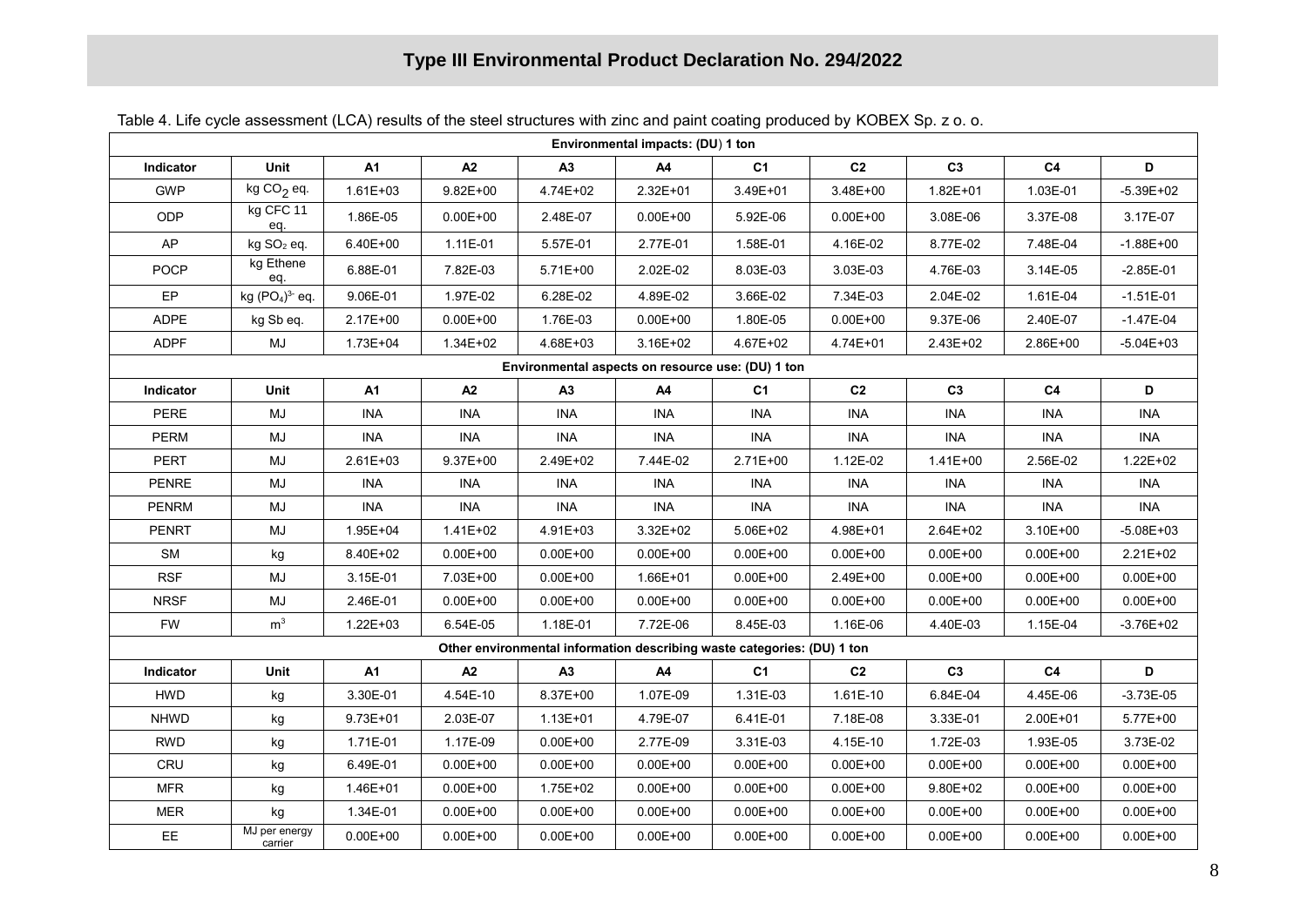#### **Type III Environmental Product Declaration No. 294/2022**

#### **Verification**

The process of verification of this EPD is in accordance with ISO 14025 and ISO 21930. After verification, this EPD is valid for a 5-year-period. EPD does not have to be recalculated after 5 years, if the underlying data have not changed significantly.

| The basis for LCA analysis was EN 15804 and ITB PCR A                                            |          |  |  |  |  |  |  |  |  |
|--------------------------------------------------------------------------------------------------|----------|--|--|--|--|--|--|--|--|
|                                                                                                  |          |  |  |  |  |  |  |  |  |
| Independent verification corresponding to ISO 14025 (subclause 8.1.3.)                           |          |  |  |  |  |  |  |  |  |
|                                                                                                  |          |  |  |  |  |  |  |  |  |
| external<br>$\boldsymbol{\mathsf{x}}$                                                            | internal |  |  |  |  |  |  |  |  |
|                                                                                                  |          |  |  |  |  |  |  |  |  |
| External verification of EPD: Halina Prejzner, Ph.D. Eng                                         |          |  |  |  |  |  |  |  |  |
| LCA, LCI audit and input data verification: Justyna Tomaszewska, Ph.D. Eng, j.tomaszewska@itb.pl |          |  |  |  |  |  |  |  |  |
| Verification of LCA: Michał Piasecki, Ph.D. D.Sc. Eng.                                           |          |  |  |  |  |  |  |  |  |
|                                                                                                  |          |  |  |  |  |  |  |  |  |

#### **Normative references**

- ITB PCR A General Product Category Rules for Construction Products
- ISO 14025:2006, Environmental labels and declarations Type III environmental declarations – Principles and procedures
- **ISO 21930:2017 Sustainability in buildings and civil engineering works Core rules for environmental** product declarations of construction products and services
- ISO 14044:2006 Environmental management Life cycle assessment Requirements and guidelines
- ISO 15686-1:2011 Buildings and constructed assets Service life planning Part 1: General principles and framework
- ISO 15686-8:2008 Buildings and constructed assets Service life planning Part 8: Reference service life and service-life estimation
- EN 15804:2012+A1:2013 Sustainability of construction works Environmental product declarations Core rules for the product category of construction products
- EN 15942:2011 Sustainability of construction works Environmental product declarations – Communication format business-to-business
- PN-EN 1090-1+A1:2012 Wykonanie konstrukcji stalowych i aluminiowych -- Część 1: Zasady oceny zgodności elementów konstrukcyjnych
- Department for Business, Energy & Industrial Strategy. Calorific values and density of fuels, 2021. https://www.gov.uk/